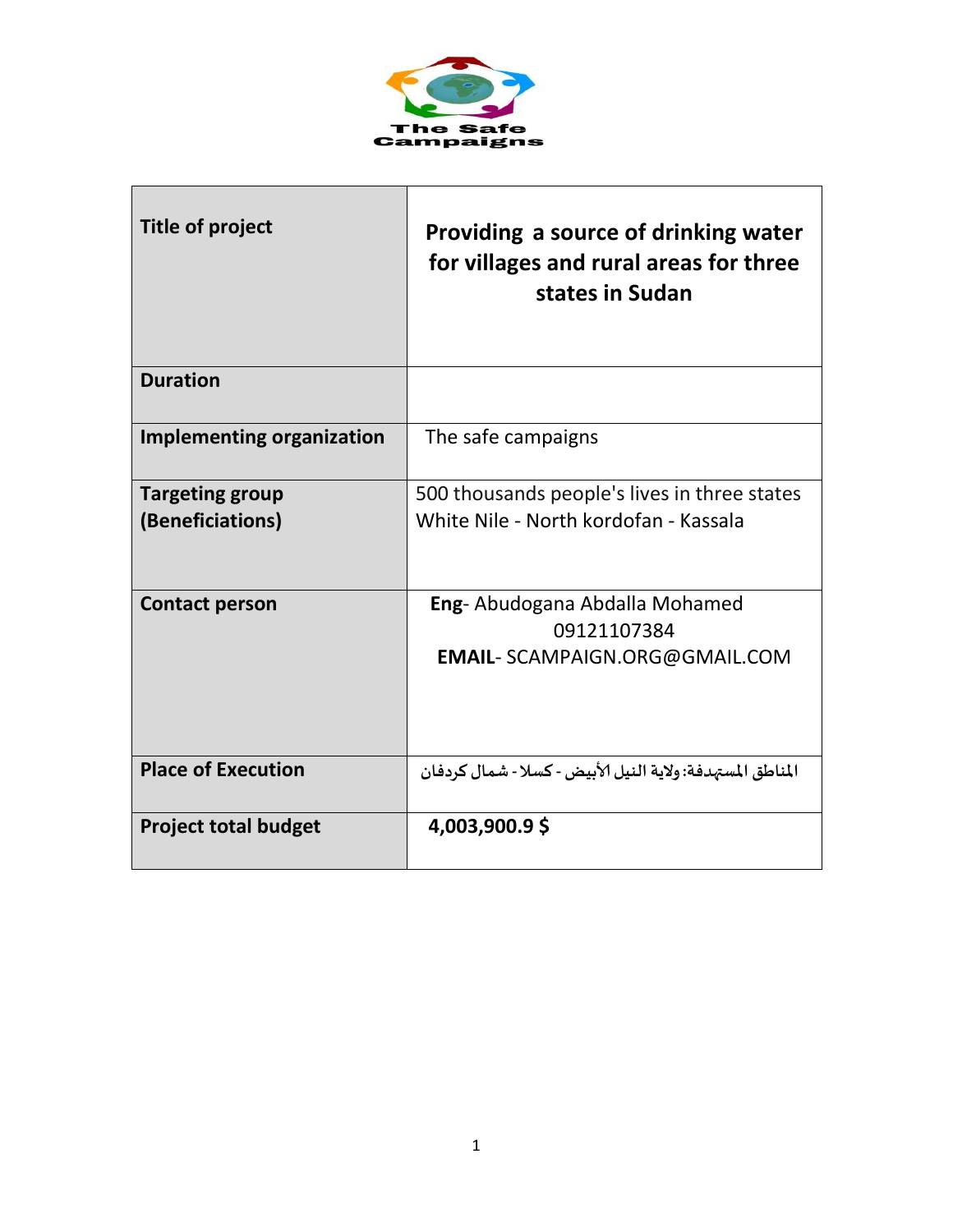## **Introduction:**

"Water is life" is an unquestionable saying, so water is the presence of everything on Earth. Water is the basis for any human development in any part of the world, when it is a precondition for human survival on Earth. Water is very important to improve human health as it is the first step to achieving its well-being.

Water scarcity often causes many risks such as disease, epidemics, famine, and migration, in addition to inequality and political and social instability, as these tragic crises occur continuously in many countries of the world due to the lack of clean water. Statistics indicate that approximately 40% of the world's population does not have acceptable means of sanitation, and safe water sources are not available for more than a billion people in the world, which leads to serious risks including diarrhea, which remains a major cause of disease and death in the developing world, It kills about 2.2 million people annually. 90% of these deaths are among children.

## **Facts:**

71 percent of the global population, 5.2 billion people, had safely-managed drinking water in 2015, but 844 million people still lacked even basic drinking water.

Water scarcity affects 4 out of 10 people.

# **Everyone has the right to water and sanitation**

The Sphere Minimum Standards for Water Supply, Sanitation and Hygiene Promotion is a practical expression of the right to

On water and sanitation in human contexts. The standards are based on beliefs, principles, duties and rights

Stipulated in the Humanitarian Charter. These rights include the right to life in dignity, the right to protection and the security of the person

The right to receive humanitarian assistance as needed.